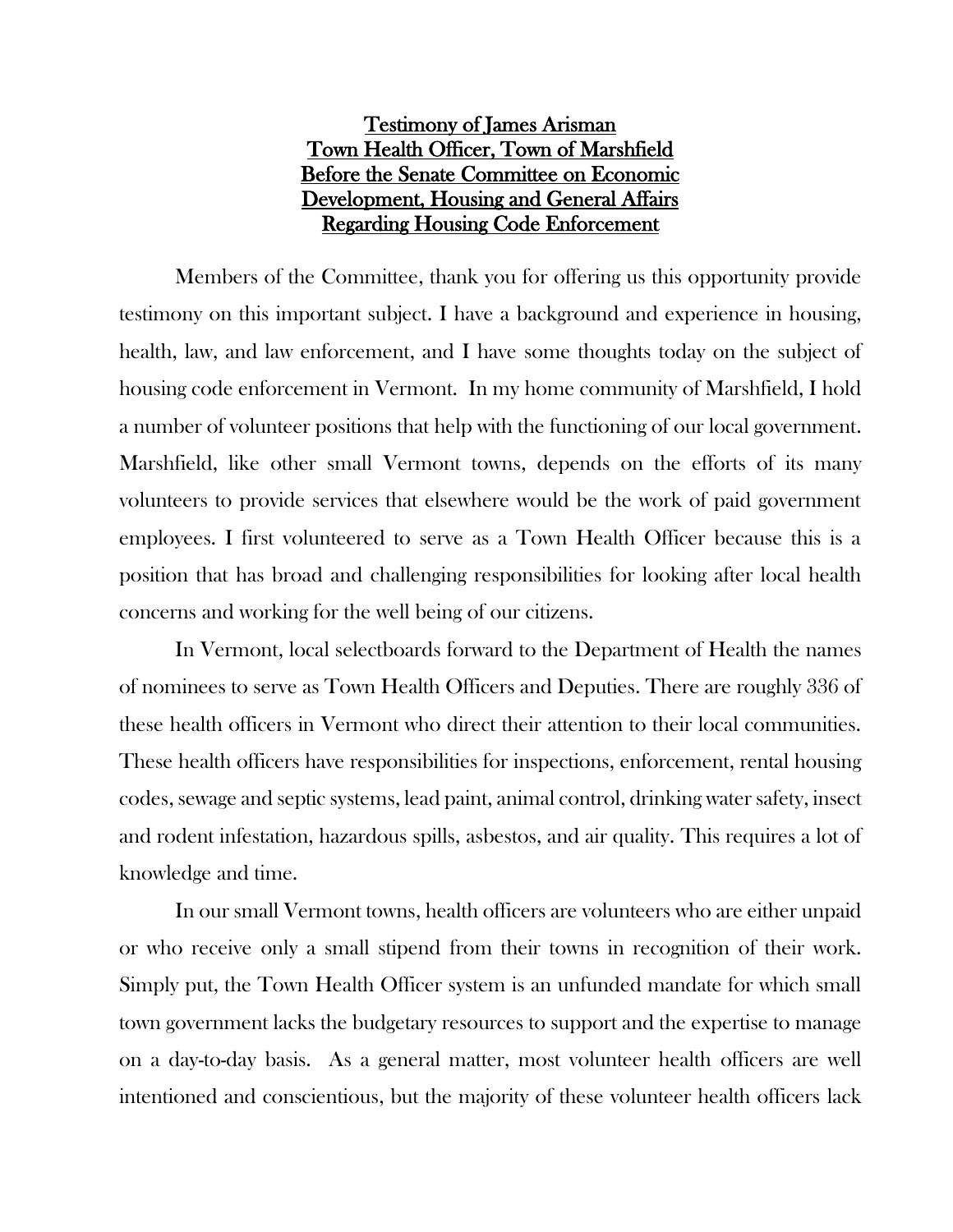the time, training, skills, and expertise to carry out all of their many responsibilities effectively.

The Town Health Officers are appointed by the Health Department but are given minimal support and training to carry out work that often involves complex inspections, decision-making, and enforcement efforts. Training for health officers takes place twice a year for a few hours, provides minimal coverage on important topics, and often is repetitive. The Health Department staffs support for the Town Health Officer program at the .10 full time employee level, meaning that a busy department employee with other competing responsibilities can devote only about 4 or 5 hours a week to providing support and guidance to some 336 town health officers. Nor is there Department of Health funding for the work being done by the local health officers. These health officers are working against very difficult odds.

For town health officers, the most demanding and difficult responsibility they shoulder, in my opinion, is carrying out inspections of local rental housing under the Vermont rental housing health code. In Vermont it is estimated that more than half the rental housing stock is not subject to any kind of regular inspection to protect against health and safety dangers and to prevent deterioration of this valuable housing resource. Roughly 80 percent of the rental housing stock in Vermont was built before 1980, with much of this housing estimated to have been built before 1939. There is a direct correlation between rental housing age and the presence of housing code violations in need of correction.

Larger municipalities in Vermont have established their own local inspection programs to protect their housing stock and ensure that rental housing units are decent, safe, and sanitary. These inspection programs operate as an organizational unit within local government and are staffed with qualified and trained inspectors. These rental housing inspection programs carry out proactive inspections, meaning all units in a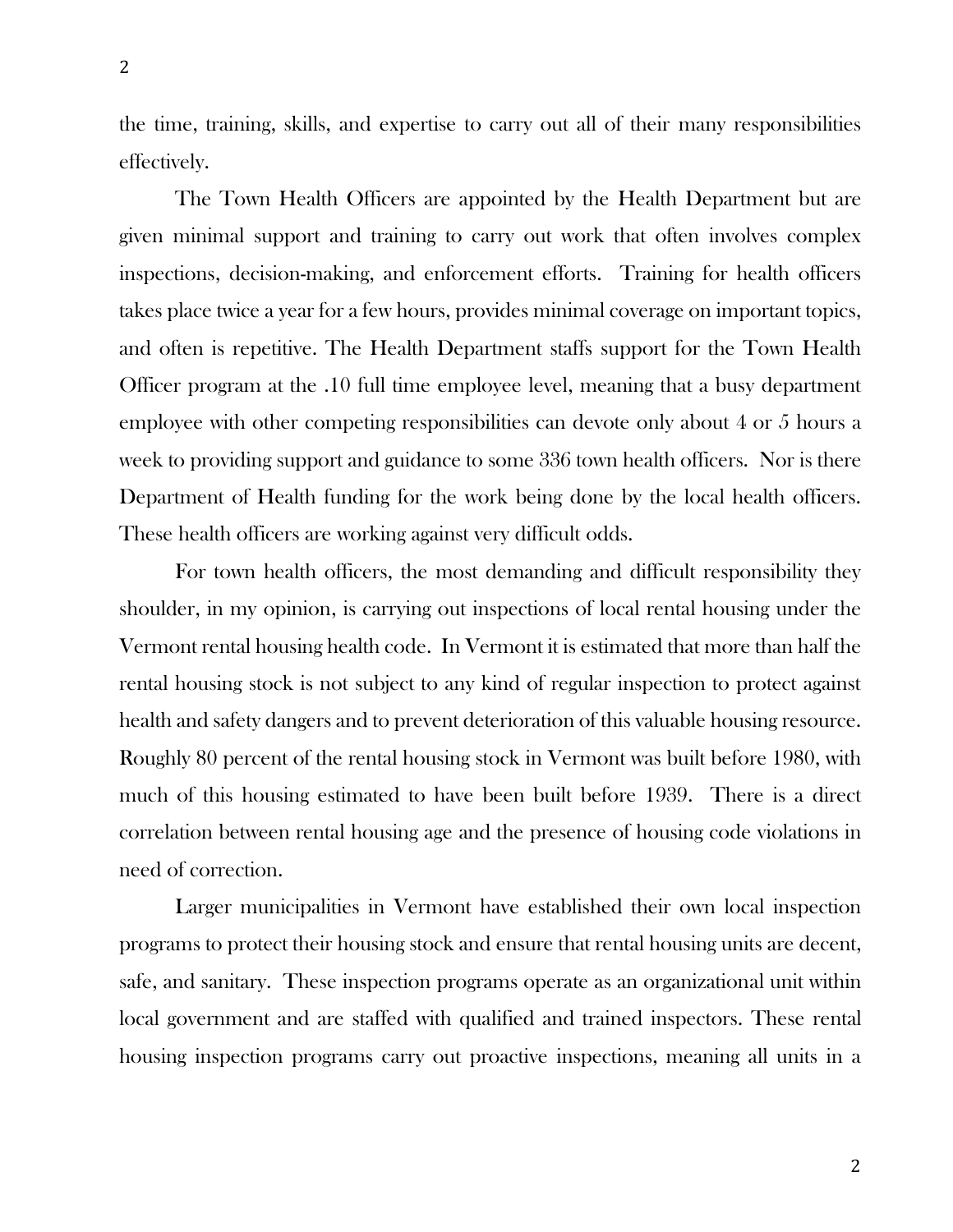locality are inspected on a routine, predictable cycle, rather than merely being complaint driven. Inspectors follow up to guide and ensure correction of violations.

In smaller communities, town health officers carry out rental housing code inspections and do so almost always in response to a complaint from a tenant (occasionally from a landlord). These inspections are not routine and frequently involve difficult, even angry interactions between tenants and landlords that make more demanding the work of the health officer.

Carrying out a rental housing code inspection requires skills that many health officers feel they lack. Health officers must spot and document problems such as unsanitary conditions, non-complying materials, improper or non-complying plumbing, rodent and insect infestation, improperly vented or malfunctioning heating systems, unsafe electrical systems, structural deficiencies, lead paint, mold and moisture, and "life safety" issues. Most Town Health Officers simply lack the training, technical skills, and time required to effectively carry out such detailed, crosscutting inspections of the local rental housing stock.

Nor do most health officers possess the legal and procedural capabilities to obtain a Health Order from their local Selectboard. Even when a Health Order is entered by the local Selectboard to correct serious deficiencies, few small municipalities are willing or able to spend their limited funds to enforce their orders through additional legal action. As former Health Commissioner Harry Chen observed, health officers may seemingly have the authority to enforce corrective action under the rental code, but they lack the practical power to follow through to actual positive results.

In sum, the current system utilizing volunteer town health officers to carry out inspections of local rental housing units is wholly inadequate to protect renters and ensure the sound condition of this housing. The efforts of the town health officers receive little meaningful support from the Department of Health that appoints them but then assumes almost no responsibility for their work. I suggest that the Department of